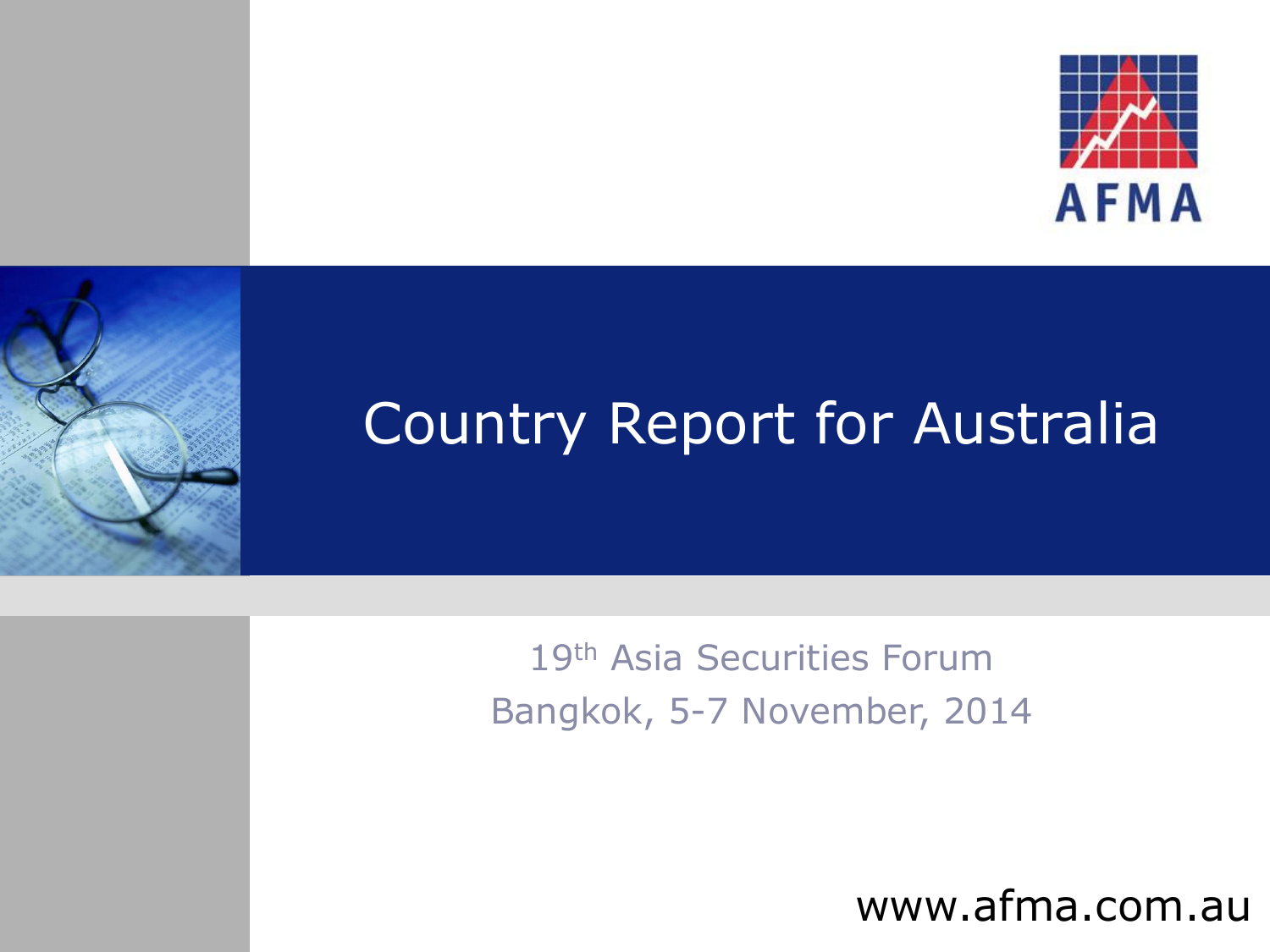

• Economy

• Financial markets

• Industry Prospects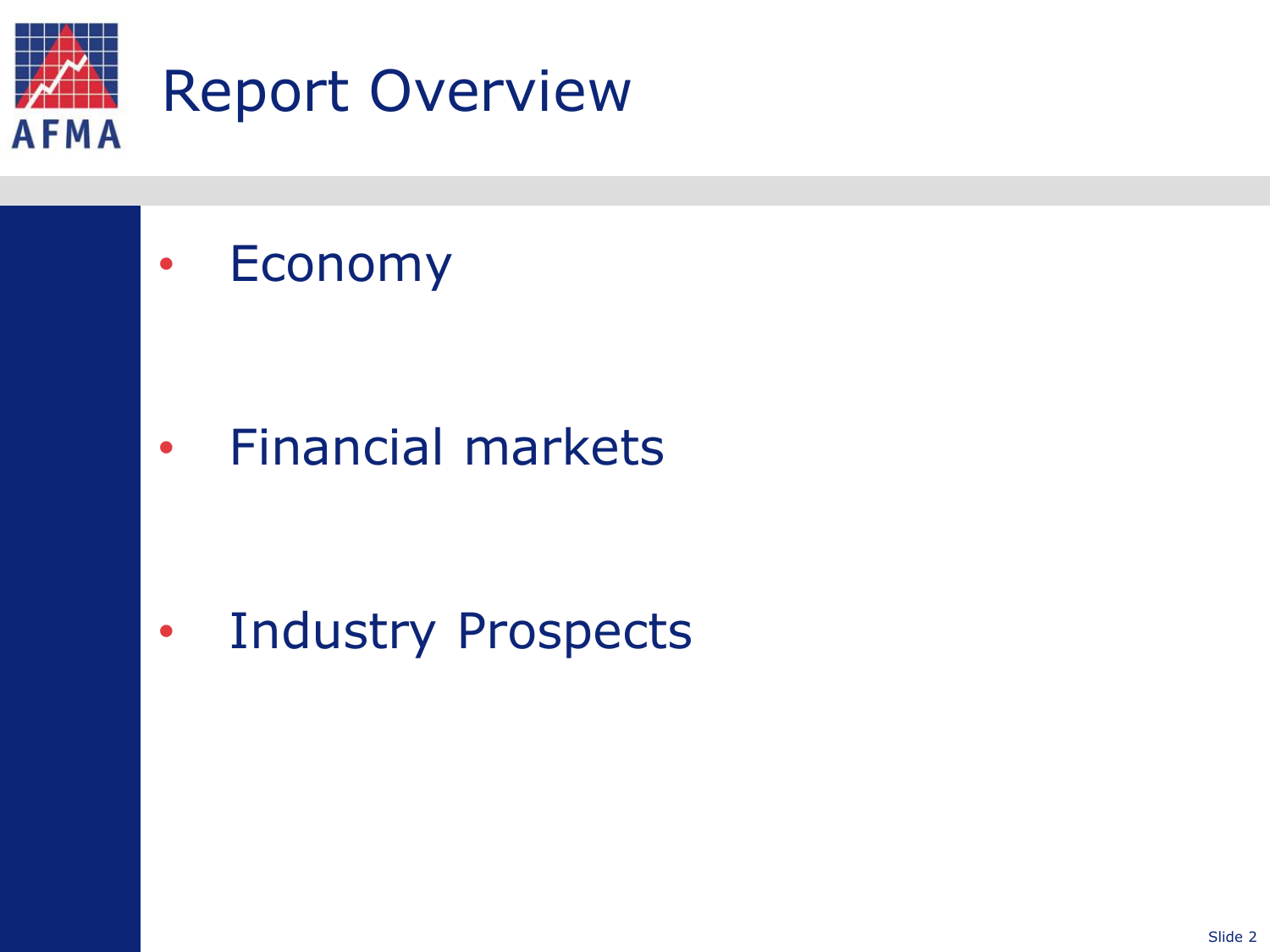

- **Economic growth 3.1% year-ended June 2014.**
- Somewhat below trend, 23<sup>rd</sup> year of economic expansion.
- **Transitioning from mining investment driven growth to non-mining business** investment, exports and new dwelling construction.

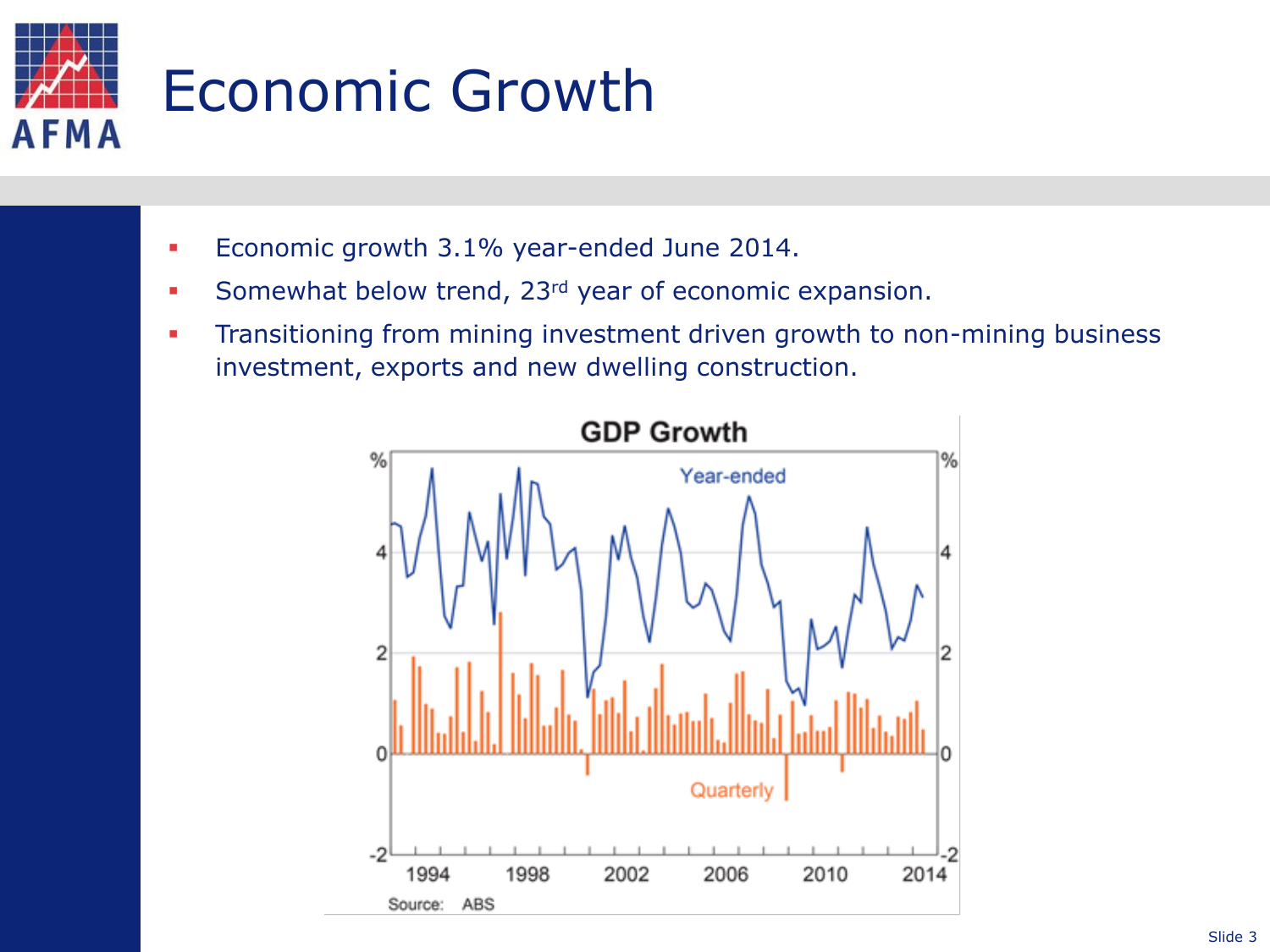

**Inflation pressures remain subdued, consistent with RBA's 2-3%** medium-term target range.

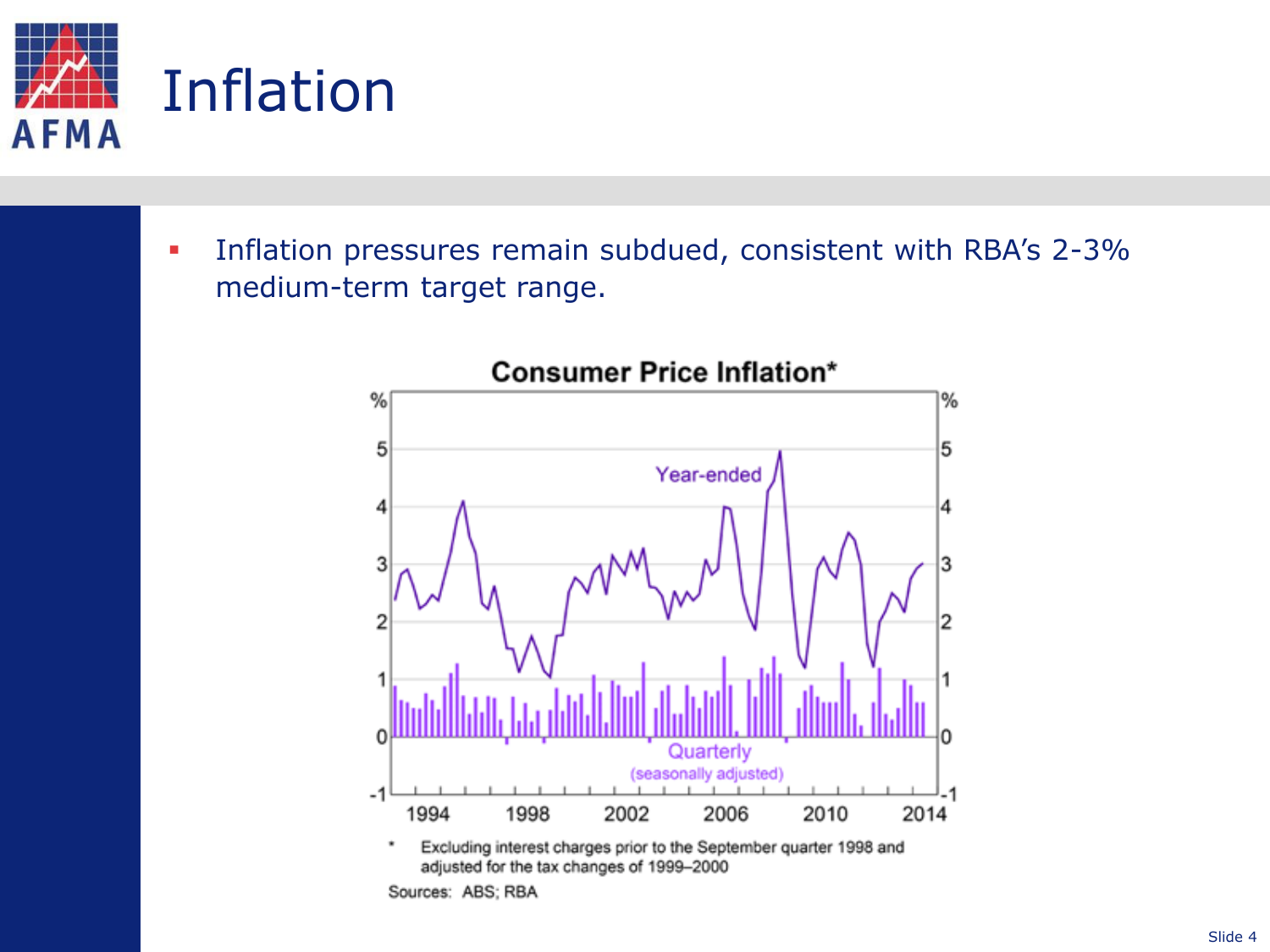

- **Nominal official interest rate at record low 2.50% since August 2013.**
- **Real, ex post, official cash rate negative.**
- **Monetary policy accommodative.**



#### **Australian Cash Rate**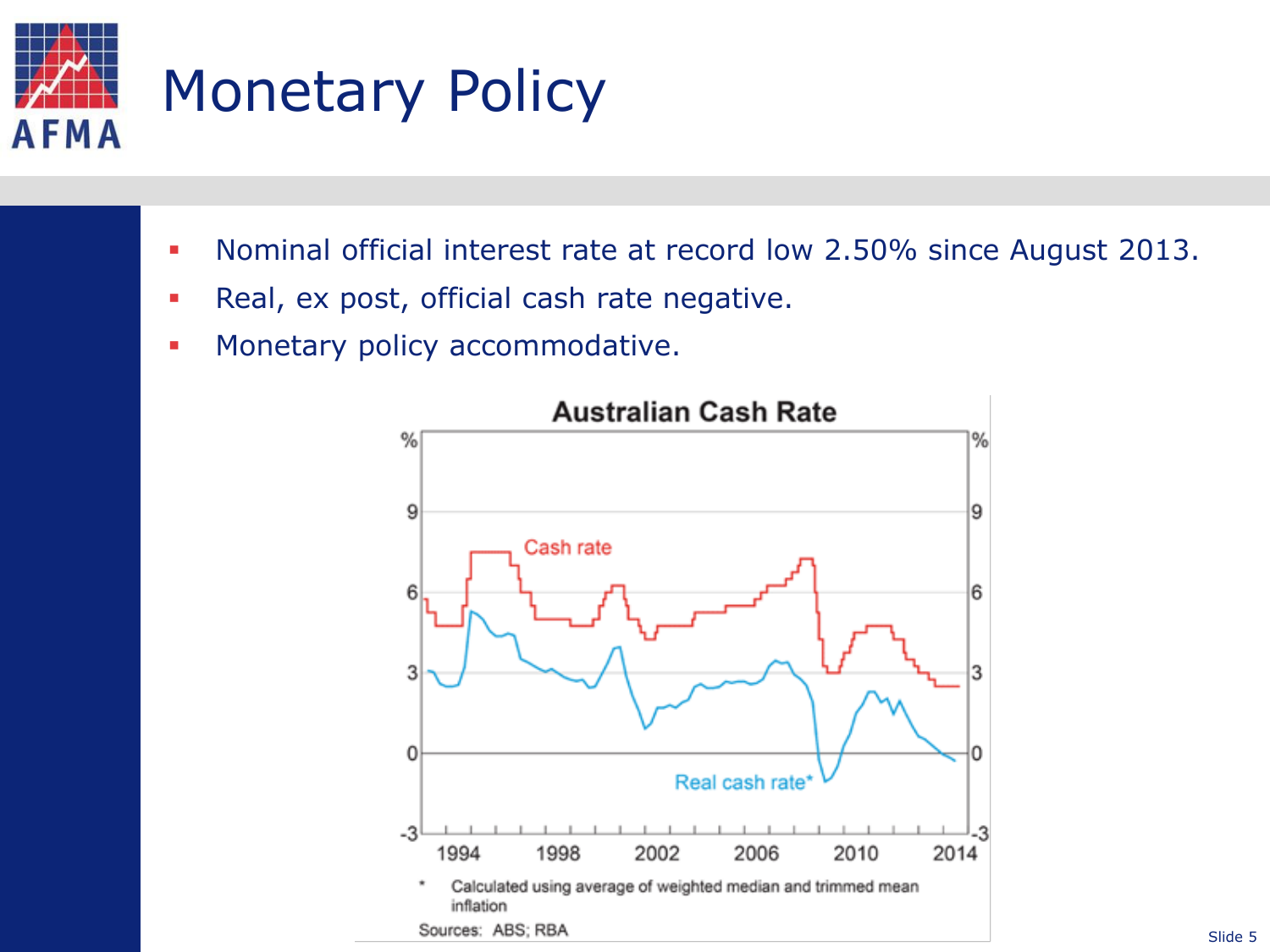

- Australian dollar trade weighted index retreats from post-float (December 1983) record highs.
- **Reflects lower commodity prices, narrower interest rate differentials** and weaker terms of trade.

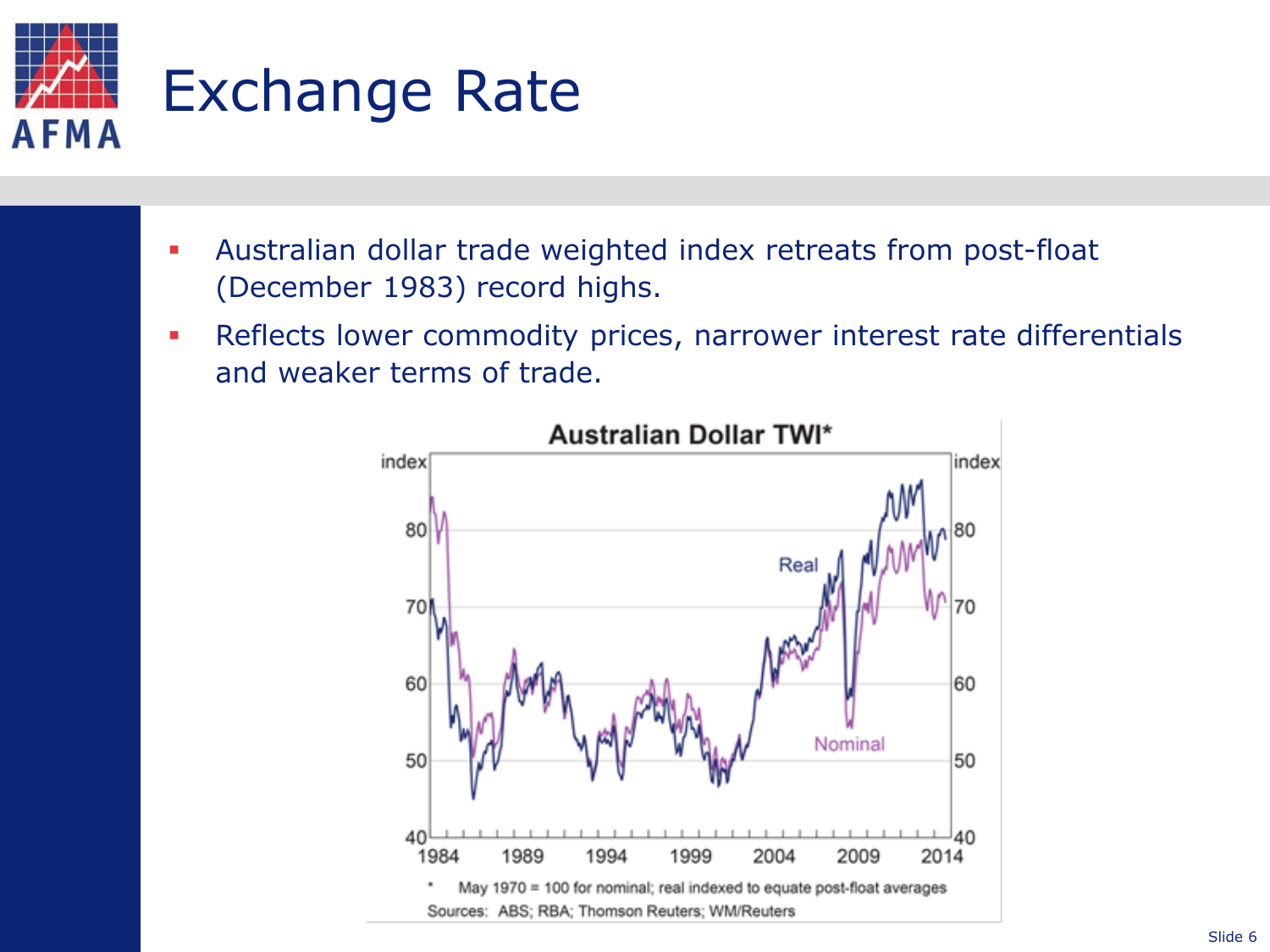

- Australian 10-year bond yields trend lower in line with global bond yields.
- Yields across the curve still highly attractive to offshore investors.



10-year Australian Government Bond Yield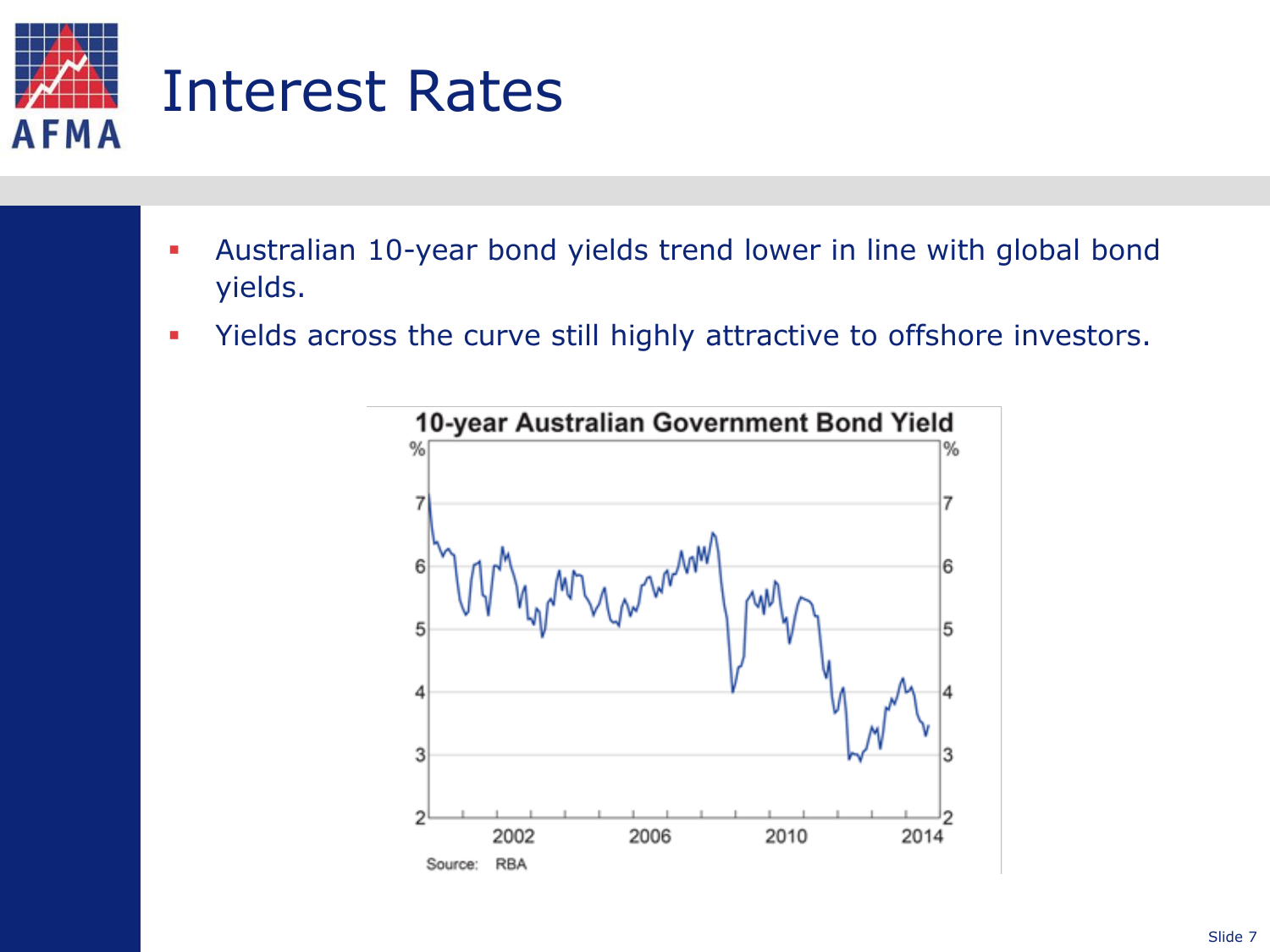

 New government and non-government issuance meets strong demand from local and offshore investors.

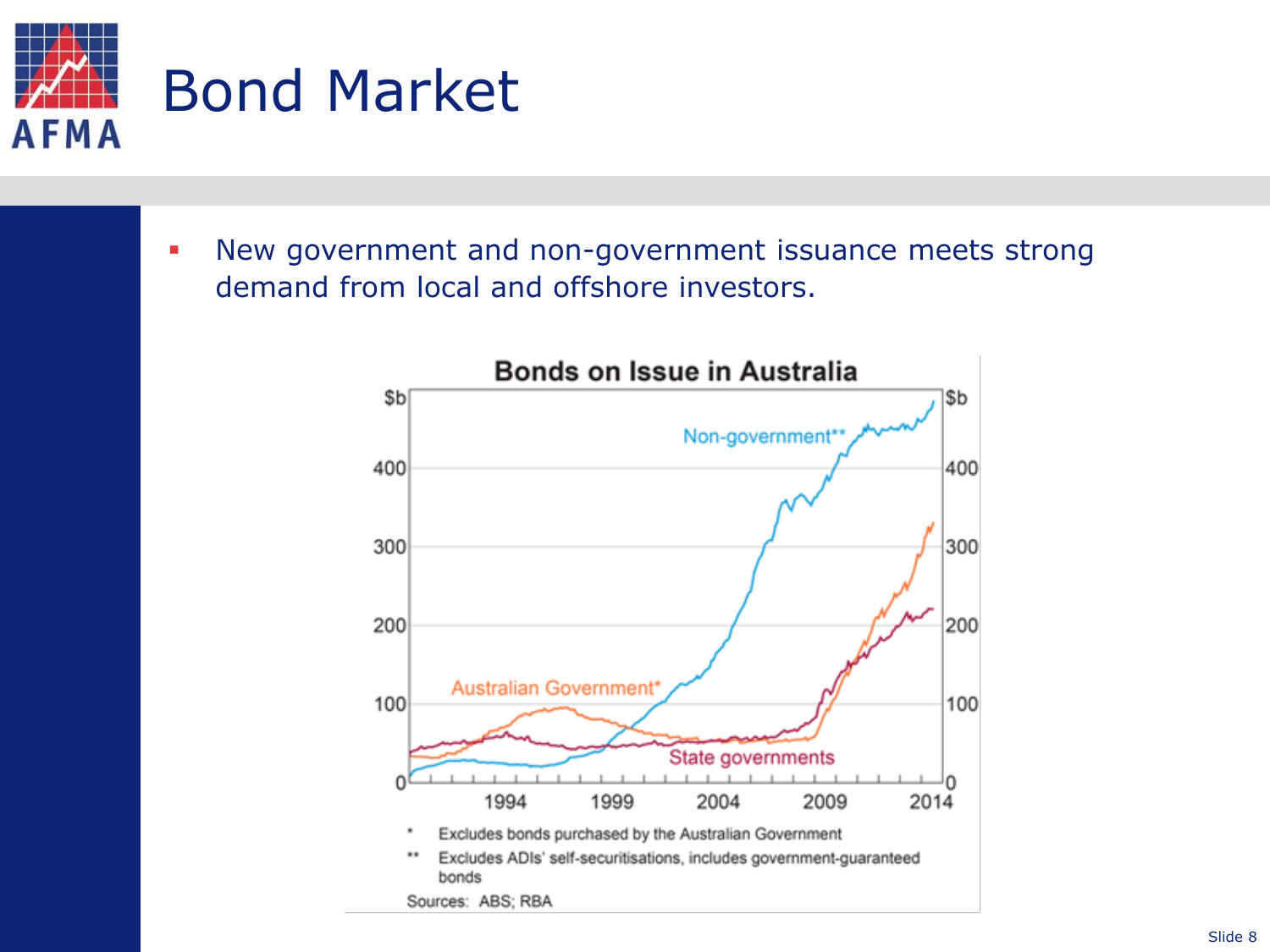

 Australian equities rally with global share markets, underperform US S&P 500, but valuations attractive.



### **Australian and World Share Price Indices**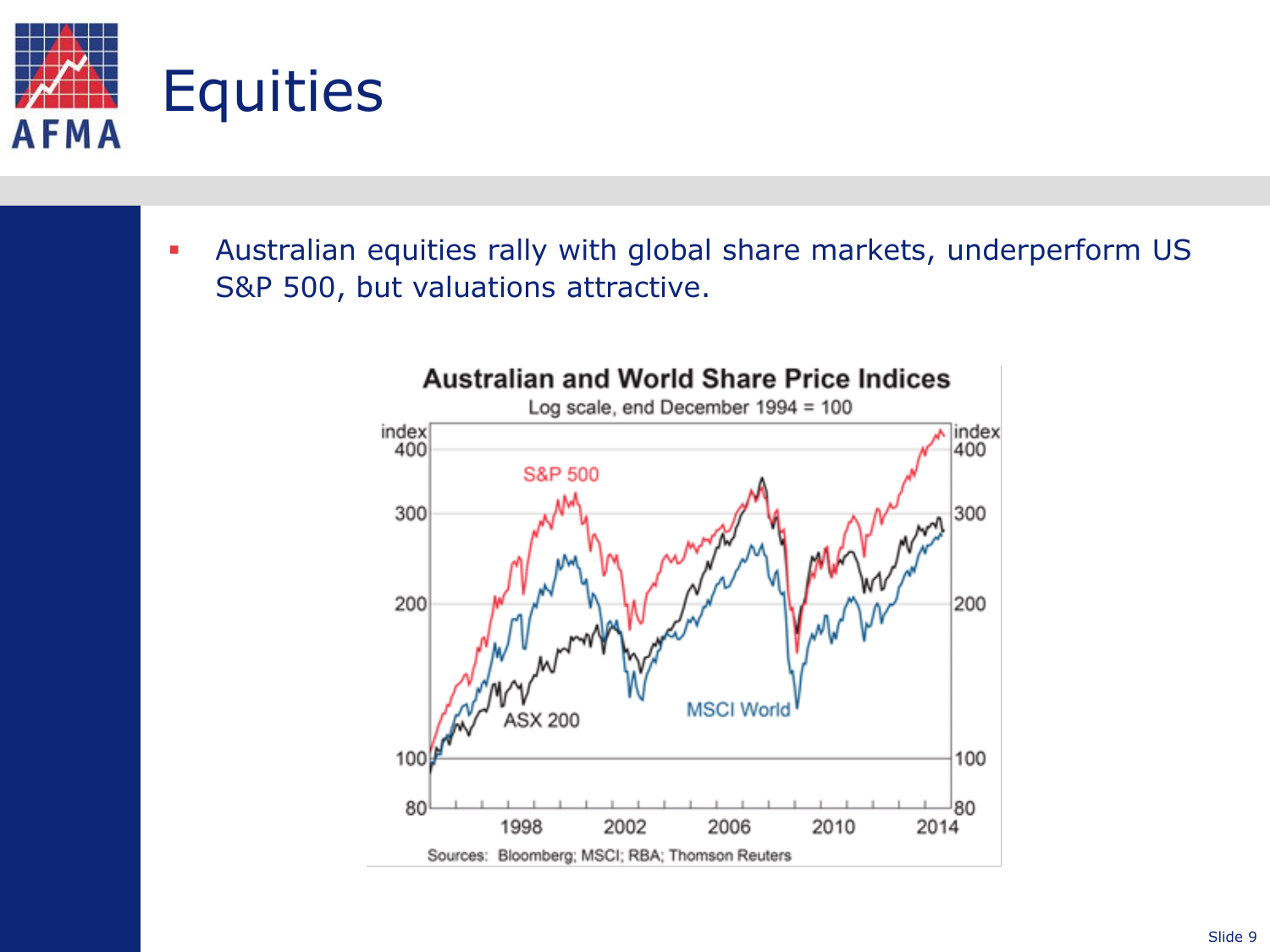

- **Primary and secondary raisings of equity capital well supported.**
- **107 new entities listed on ASX in 2013-14.**
- **Modest growth in equity market turnover.**



### **Australian Equity Raisings\***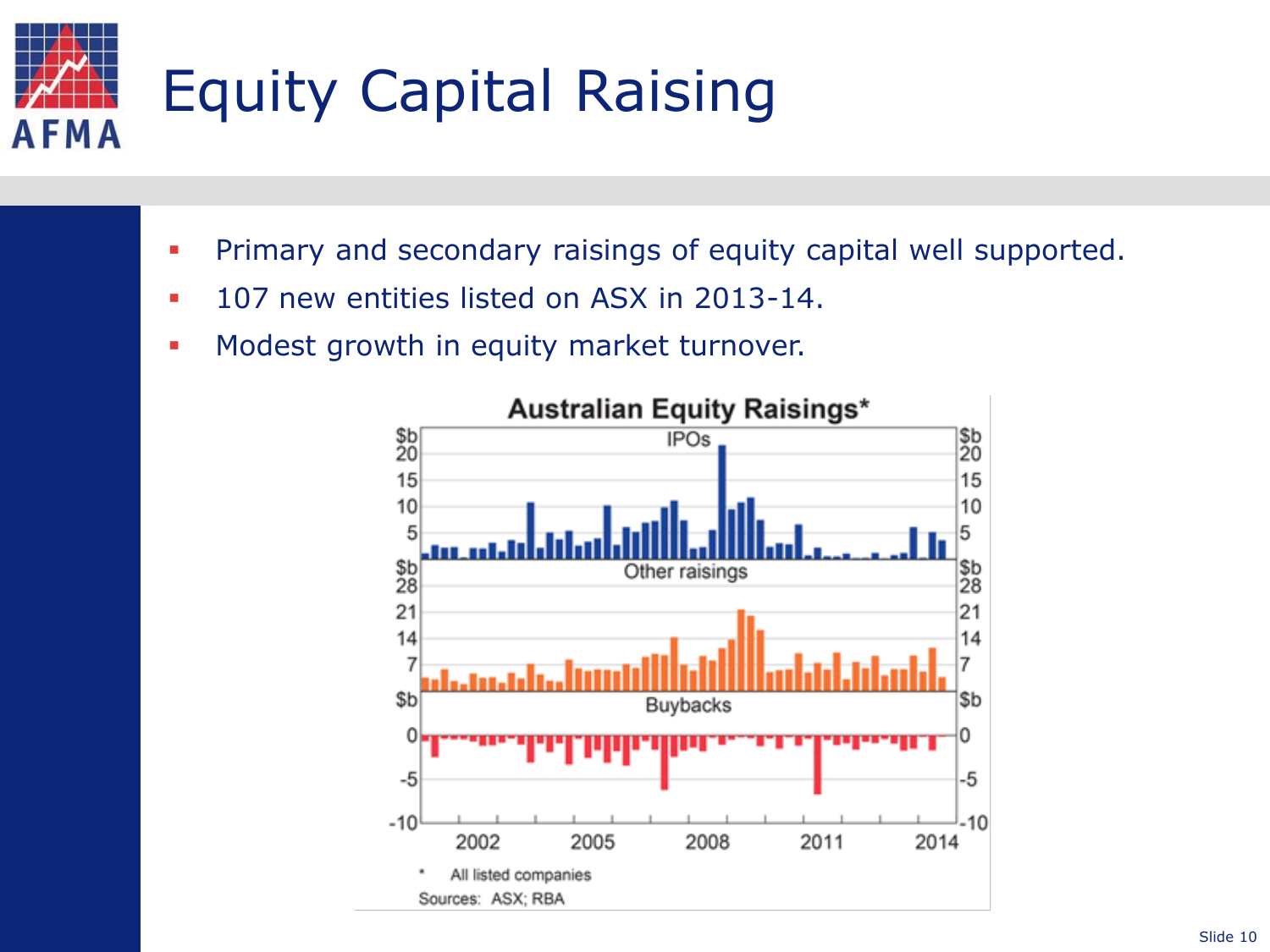# Industry Prospects (1) AFMA

- Financial System (Murray) Inquiry reports November 2014. Key issues include:
	- Regulatory architecture
	- Prudential framework
	- Funding regulatory agencies
	- Developing markets, including the corporate bond market
- G20 Meeting, Brisbane, November 2014. Agenda includes:
	- Global economic growth
	- Banking and OTC derivatives market reforms
	- Coordination of cross-border regulation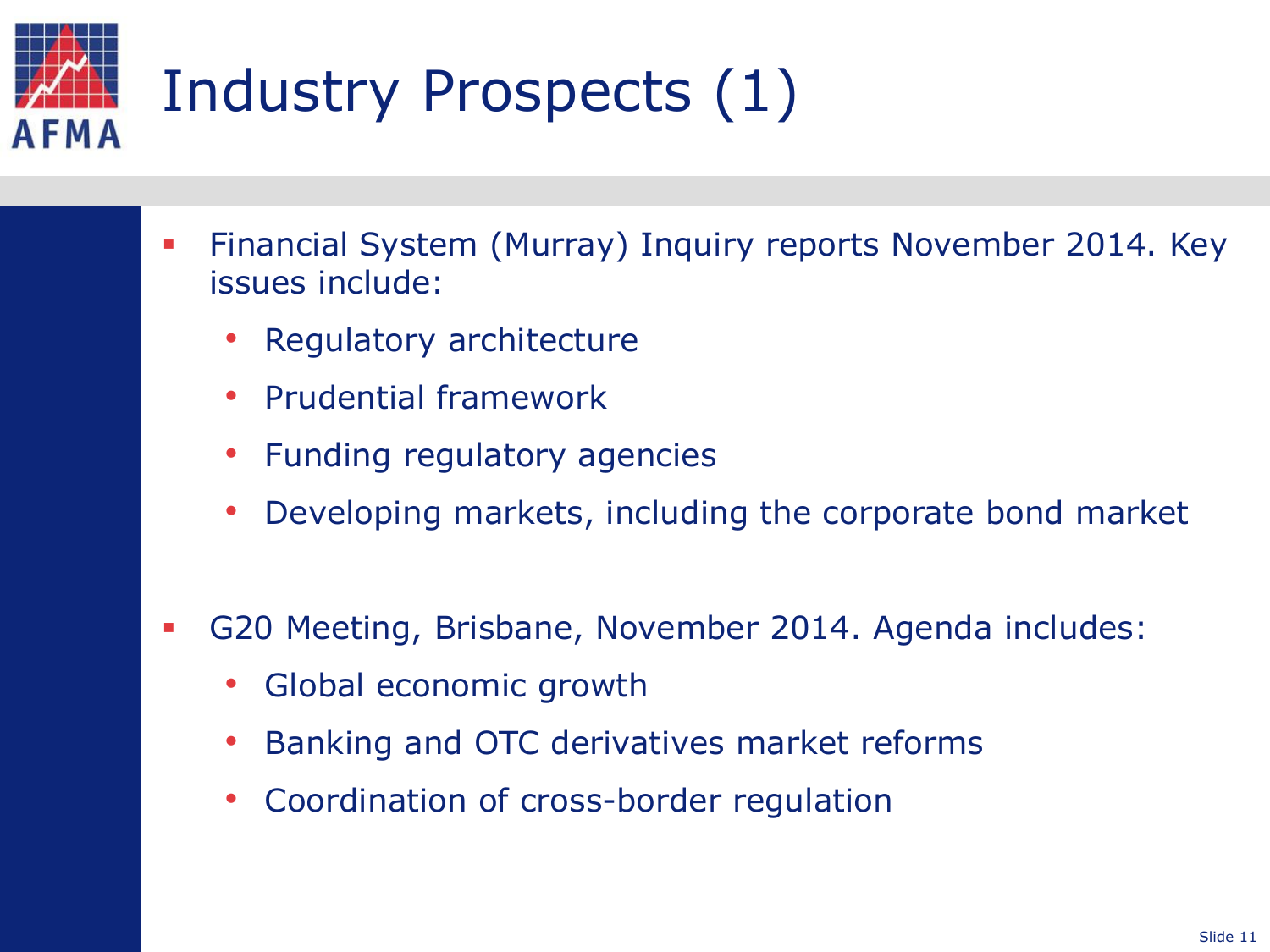

- **OTC** derivatives market reform implementation
- **Energy market Government policy impact**
- **Move to T+2 industry-wide settlement**
- **Equities clearing and settlement infrastructure** <http://www.asx.com.au/cs/international-cost-comparisons.htm> <http://www.marketstructure.co.uk/>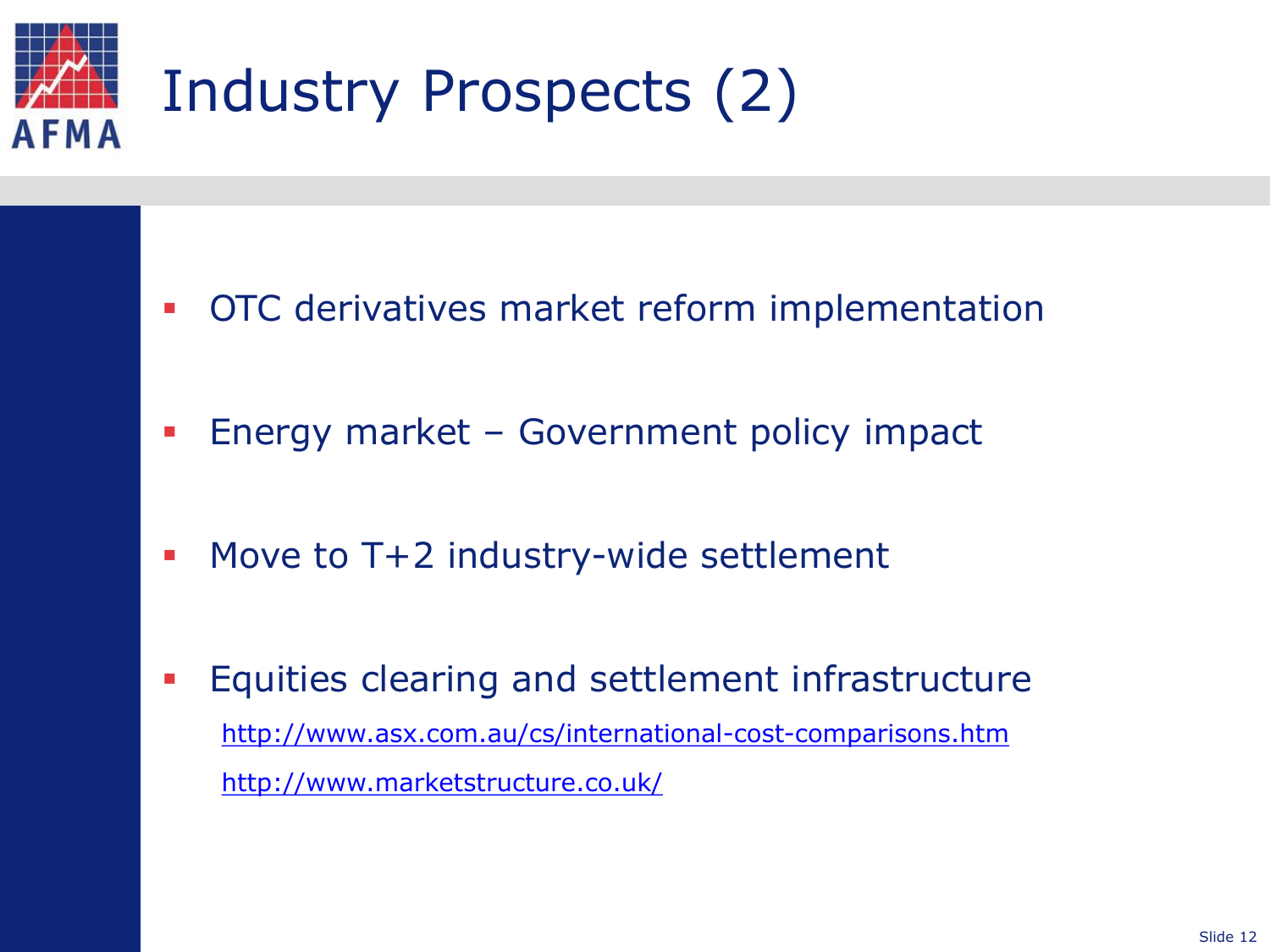

**Relationship between the fees for FMI trading and post-trading services (for institutional investors) and the value of trades**